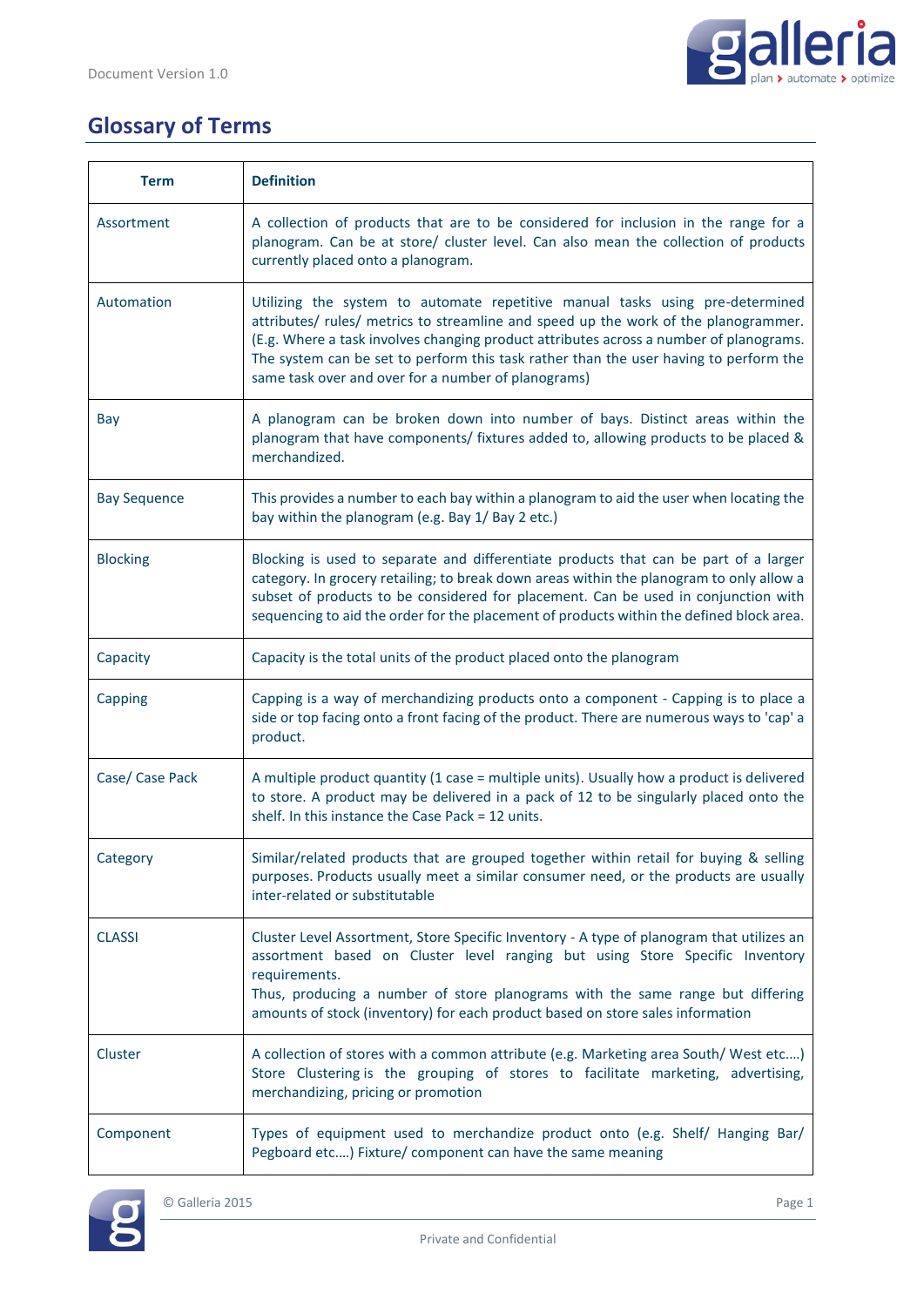

| Component /Fixture<br>Sequence             | This provides a number to each component within a planogram to aid the user when<br>locating the component within the planogram (e.g. Shelf 1/ Shelf 2/ etc.)<br>Can be used in combination with Bay sequence (e.g. Bay 1, Shelf 3 etc.)                                                                                 |
|--------------------------------------------|--------------------------------------------------------------------------------------------------------------------------------------------------------------------------------------------------------------------------------------------------------------------------------------------------------------------------|
| Consumer<br><b>Decision</b><br><b>Tree</b> | Known as CDT: Provides a deeper understanding of the shopper's behavior and<br>motivations when buying the product and ensures a valid range for the category.<br>The hierarchy is usually described like a family tree and details the various product<br>attributes (such as price, flavor, size, brand etc.)          |
|                                            | Each category or product group can have a different CDT based on consumer behavior<br>(Vendors usually spend a large budget to understand the shopping behaviors of their<br>customers)<br>The CDT can help the planogrammer to design the layout of the planogram as to where<br>to place and how to block the products |
| <b>COS</b>                                 | Cases on Shelf - The number of cases of the placed products based on the total case unit<br>attribute of the product.                                                                                                                                                                                                    |
| <b>Dimensions</b>                          | The height, width and depth of a fixture/ shelf/ product/ case/ tray etc                                                                                                                                                                                                                                                 |
| <b>Dims</b>                                | A shortened name for Dimensions                                                                                                                                                                                                                                                                                          |
| <b>DOS</b>                                 | Days of Supply - The number of days of supply of the placed product based on<br>performance (Sales Units per week) of that product. The system averages the weekly<br>Sales units to enable a daily figure to be calculated.                                                                                             |
| Face up                                    | The procedure of increasing the facings of a product to a pre-determined inventory<br>metric ensuring the correct amount of stock is merchandized on to the planogram while<br>leaving as little white space as possible                                                                                                 |
| Facing                                     | A Facing is when a product is placed at the front edge of the shelf with the front facing<br>outward.<br>The number of facings is determined by the performance of each product.                                                                                                                                         |
| <b>Fill Deep</b>                           | This stipulates how deep to fill the products onto the component                                                                                                                                                                                                                                                         |
| Fill High                                  | This stipulates how high to fill the products onto the component                                                                                                                                                                                                                                                         |
| Fill Wide                                  | This stipulates how wide to fill the products onto the component                                                                                                                                                                                                                                                         |
| <b>Fixture</b>                             | A collection of components used to display products in store. Fixtures can be added to<br>Bays to create a merchandizable planogram. An individual component can also be called<br>a 'fixture'                                                                                                                           |
| <b>GTIN</b>                                | Global Trade Identification Number - A unique product code that is used to identify each<br>product within the planogram (Can be known as: SKU/ Product Code/ etc.)                                                                                                                                                      |
| <b>Hanging Bar</b>                         | A hanging bar is a component on a planogram used to merchandize hanging product<br>using Pegs. Hanging bars aid the planogrammer in keeping the products horizontally<br>aligned. Hanging bars can be placed at notch heights within each bay.                                                                           |

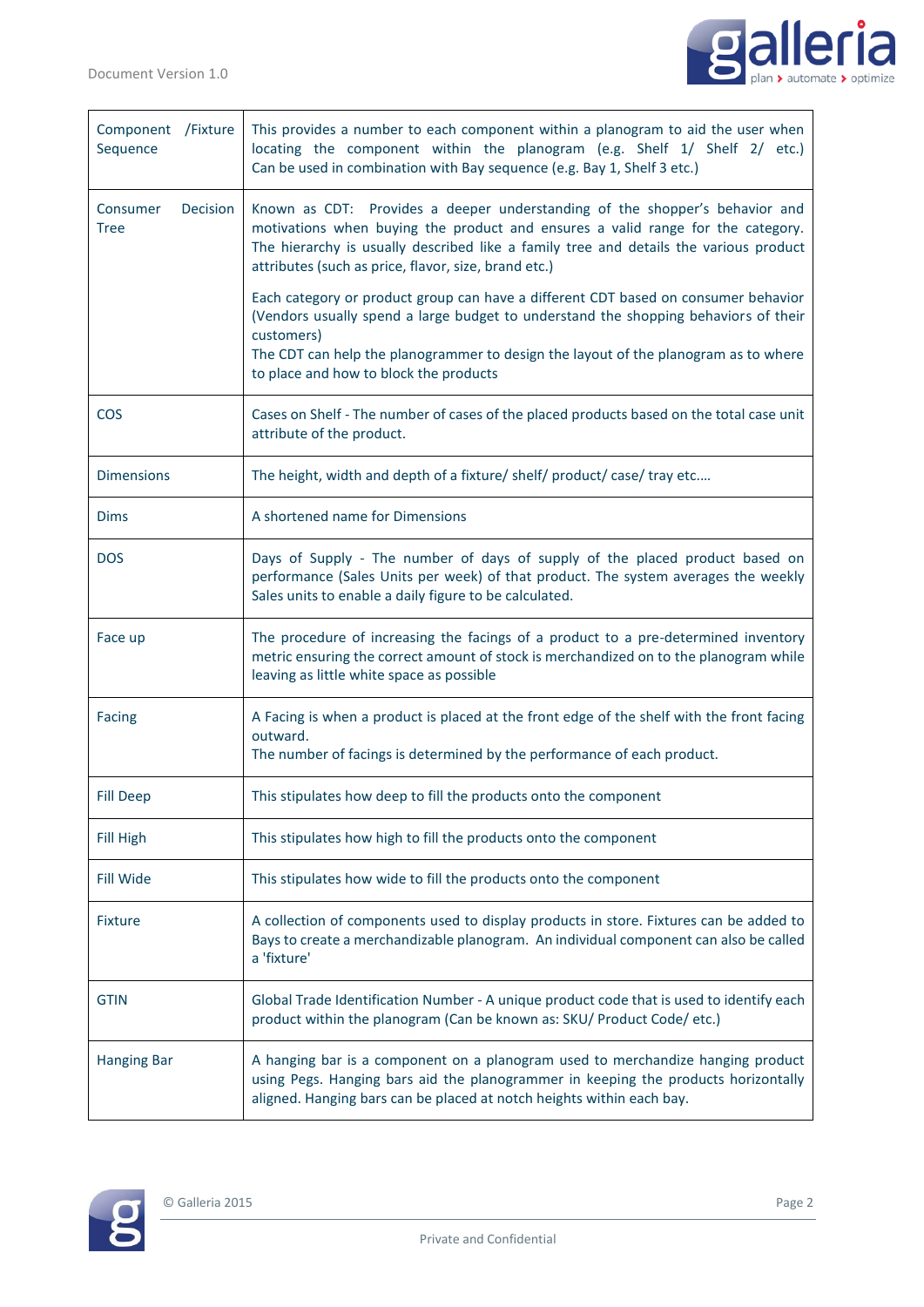

| Highlight             | A way of coloring different attributes of a product or component (e.g. Highlight by Brand<br>would color each product by the Brand attribute thus each product with the same Brand<br>would have the same color)                                                           |
|-----------------------|----------------------------------------------------------------------------------------------------------------------------------------------------------------------------------------------------------------------------------------------------------------------------|
| Inventory             | The amount of each product placed onto a planogram. Inventory rules can be set to allow<br>the system to place the correct minimum amount of products based on business<br>requirements                                                                                    |
| Labels Component      | Used to show required information for each component on the planogram                                                                                                                                                                                                      |
| Labels Product        | Used to show required information for each product placed onto the planogram                                                                                                                                                                                               |
| Location              | Refers to a store/ retail outlet. Planograms are attached to locations (stores) so that the<br>store can view and print the required planogram                                                                                                                             |
| <b>Macro Space</b>    | Store layout based on the physical constraints of the store and the ideal / optimal size<br>and adjacencies of the categories                                                                                                                                              |
| Merch                 | Shortened version of the word Merchandizing                                                                                                                                                                                                                                |
| Merchandizing         | How products are placed on fixtures/ components                                                                                                                                                                                                                            |
| <b>Micro Space</b>    | Product layout based on fixture size and product assortment/ inventory                                                                                                                                                                                                     |
| <b>Notch</b>          | Notches are the vertical holes where the components are placed within each bay of the<br>planogram.                                                                                                                                                                        |
| Notch Pitch           | This is the height between the same point of one notch to the same point on the next<br>notch.<br>Typically measured from the top of one notch to the top of the next notch.                                                                                               |
| <b>Notch Position</b> | This is the position of the notches where the components are placed with the bottom<br>notch being 0 and each notch above that is an increment of 1, thus the component can<br>show which notch it needs to be placed at in store. E.g. Top shelf is placed at notch 32.   |
| Optimization          | The automated creation of planograms; using system data 'product/ performance/<br>fixture' and business analysis: blocking/ sequencing, to produce a number of store/<br>cluster level planograms with products placed/ merchandized in line with business<br>requirements |
| Orientation           | A way of merchandizing a product onto a component (e.g. Front/Side/Top)                                                                                                                                                                                                    |
| Peg                   | Pegs are used to merchandize products onto Pegboard/ Slotwall or Hanging bars. The<br>length of the peg can be stipulated and determines how many products deep can be<br>placed                                                                                           |
| Pegboard              | Pegboard is a component on a planogram used to merchandize hanging product using<br>Pegs. Pegboards are used where the planogrammer wishes to have independent control<br>as to where to place products horizontally & vertically.                                         |
| Performance           | Performance is the product sales data, usually split by store, by week. This can be shown<br>in various metrics (Sales Volume/ Value etc.)                                                                                                                                 |

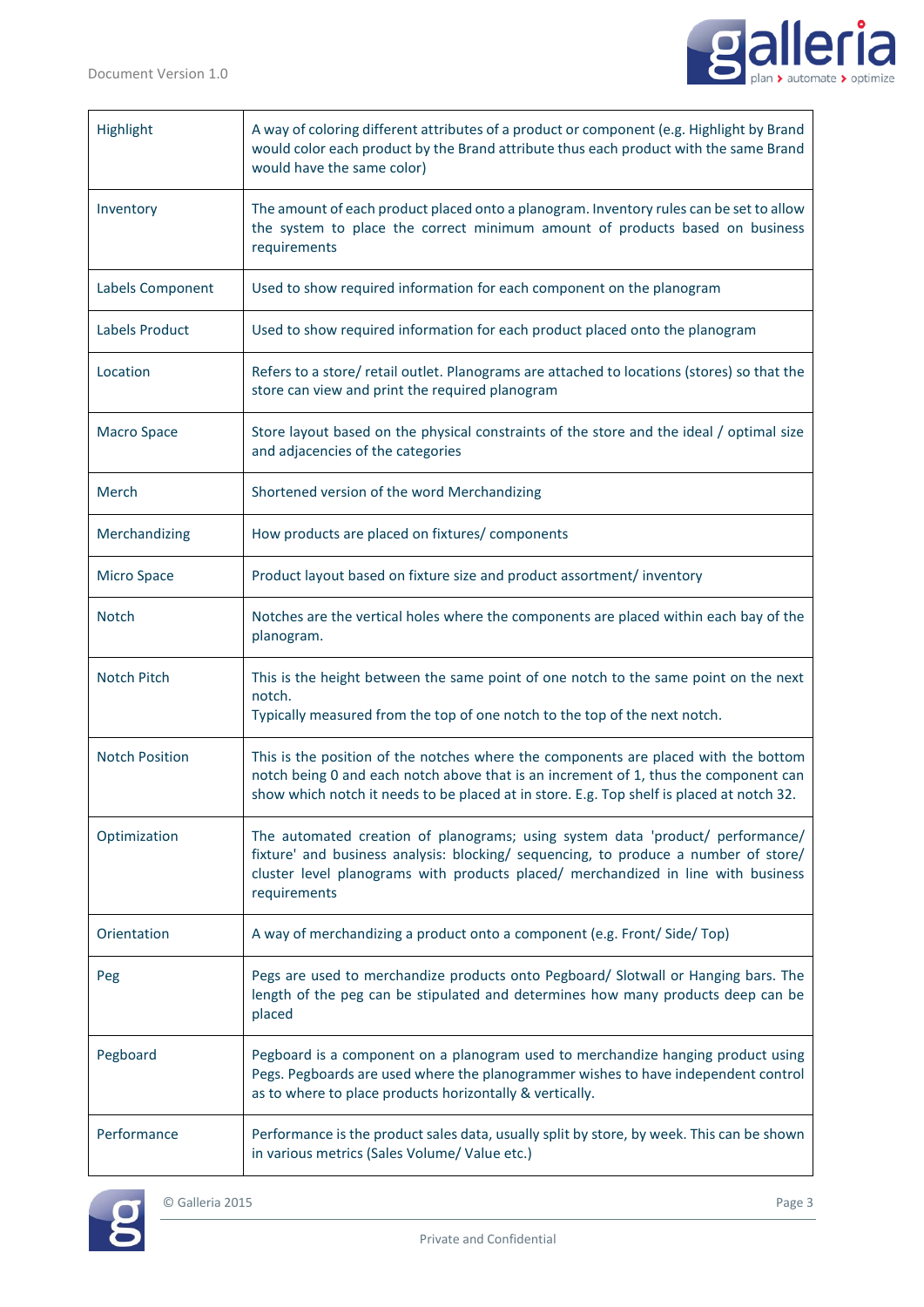

| Planogram                       | A diagram that indicates the placement of products on components in order to maximize<br>sales in store. Typically will be a number of bays                                                                                                                                                                                                |
|---------------------------------|--------------------------------------------------------------------------------------------------------------------------------------------------------------------------------------------------------------------------------------------------------------------------------------------------------------------------------------------|
| Planogramming                   | Inventory control and merchandize display technique that enables a retailer to maximize<br>shelf-space utilization.                                                                                                                                                                                                                        |
| <b>POG</b>                      | A shortened name for Planogram                                                                                                                                                                                                                                                                                                             |
| Position                        | The placement of a product within a planogram. Can be used as a quantity (for multi<br>sited products) or a sequence to detail where the product is placed.                                                                                                                                                                                |
| Product<br>position<br>Sequence | This provides a number to each product position within a planogram to aid the user when<br>locating the product position within the planogram (e.g. Loc 1/Loc 2 etc.)                                                                                                                                                                      |
|                                 | Can be used in combination with Bay Sequence & Component Sequence (e.g. Bay 1, Shelf<br>1, Loc 1 etc.)                                                                                                                                                                                                                                     |
| <b>Product Universe</b>         | A list of products to be utilized by the planogrammer when placing products onto a<br>planogram<br>Similar to an assortment but does not include any ranging information for each product                                                                                                                                                  |
| Ranging                         | The list of products that are to be included for a store's assortment. The ranging<br>information includes the stores and required capacity for each product.                                                                                                                                                                              |
| Sequencing (Blocking)           | Used in conjunction with Blocking to aid with the order as to which to place the products<br>onto the planogram within the block that the products have been assigned to. This allows<br>planograms to be produced by the system during optimization with the products placed<br>in the required order within each block.                  |
| <b>Shelf</b>                    | A shelf is a component on a planogram used to merchandize various product. E.g. Boxes/<br>Jars/Cans                                                                                                                                                                                                                                        |
| Slotwall                        | Slotwall is a component on a planogram used to merchandize hanging product using<br>Pegs. Slotwall are used where the planogrammer wishes to have independent control as<br>to where to place products horizontally. These are similar to Hanging Bars but without<br>the flexibility of being able to place vertically within the notches |
| <b>Space Planning</b>           | Retail space planning refers to product placement or departmental adjacencies within a<br>store layout taking into account the store fixtures/ product inventory and product<br>assortment                                                                                                                                                 |
| <b>SRP</b>                      | Ready Packaging (also<br>known as: SFP - Shelf friendly<br>Shelf<br>packaging)<br>An economic way to display products in store to allow store colleagues to place directly<br>onto the shelf without having to transfer the stock from a box onto the shelf singularly                                                                     |
| <b>Stacking</b>                 | Stacking is a way of merchandizing products onto a component - Stacking is to place a<br>front facing of a product on top of another.                                                                                                                                                                                                      |
| Template/Master                 | Refers to a planogram that is used to create a number of planograms.                                                                                                                                                                                                                                                                       |
| <b>Tray</b>                     | A multiple product quantity (1 tray = multiple units) Can be used when merchandizing<br>products onto a planogram where the product is delivered to store in packaging ready<br>to the placed onto the shelf (SRP)                                                                                                                         |